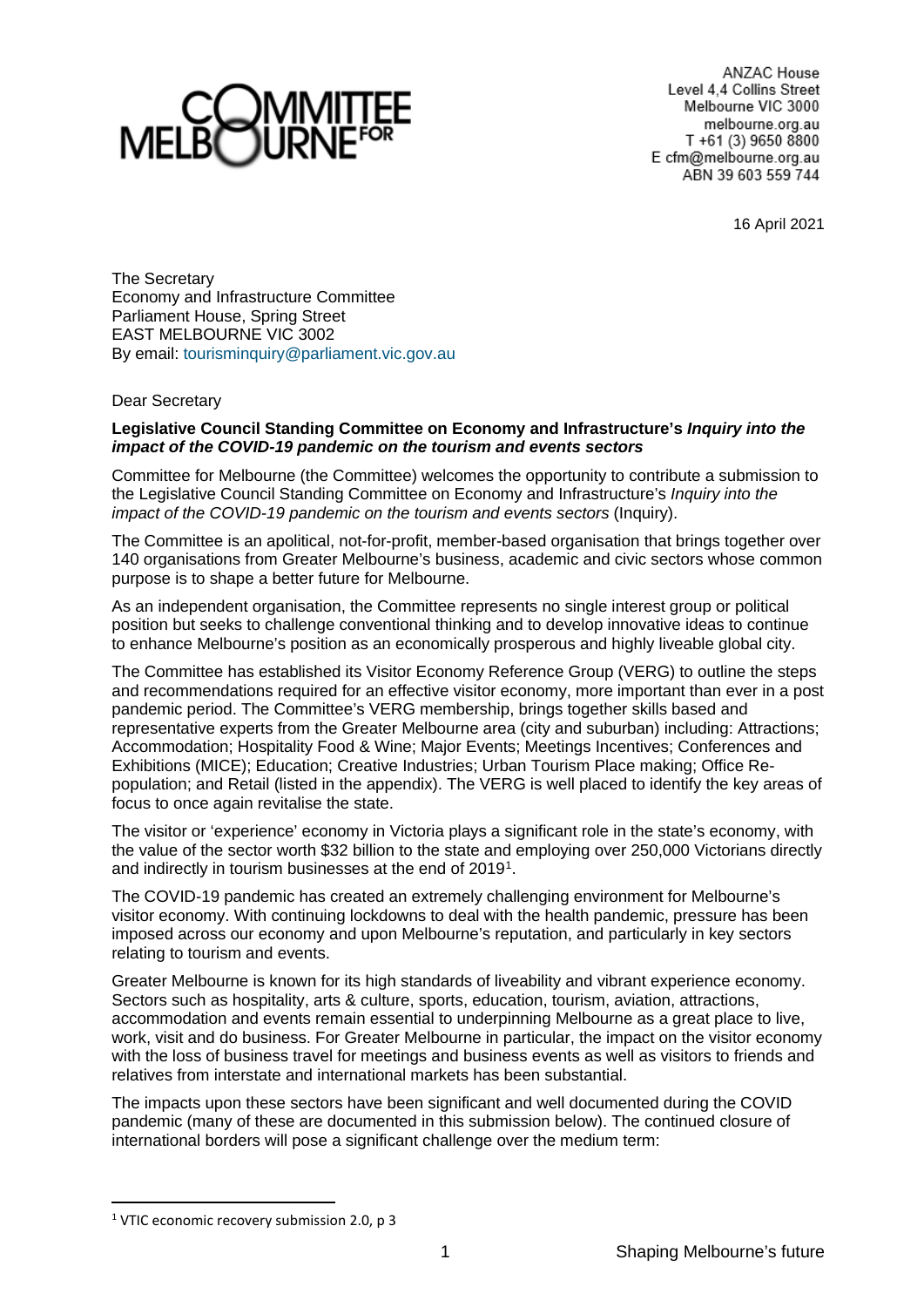

• Of the \$32 billion tourism spend in 2019, visitors to Melbourne spent \$20 billion, with 40% of that being from international visitors.<sup>[2](#page-1-0)</sup>

This makes competition for national visitation and business visitation particularly important – and therefore a plan to ensure Melbourne's strategy for visitation and brand is significant and strong.

In December 2020, the Committee's VERG also launched its *Road to Recovery, Greater Melbourne's visitor economy* report, with recommendations for the recovery of Melbourne's visitor economy (attached). Along with the Committee's submission to the Victorian Government's Regional Tourism Review in 2019 (attached), the Committee has provided a range of short, medium and long-term actions that Government should take in supporting the tourism and events sectors.

We understand that this Inquiry seeks to identify key issues and areas of concern related to the impacts of the covid 19 pandemic on the tourism and events sectors and to obtain recommendations for the Victorian Government to support the tourism and events sector in the Victorian economy and restore lost jobs. Further to the issues and initiatives outlined in our Road to Recovery report and Regional Tourism submission, we provide the following key recommendations:

- **A. Development of certainty and consistency in safety responses (including across borders and economic sectors) – with lock-downs being reserved for only serious cases**
- **B. Establish industry stakeholder group with direct reporting to the Victorian Treasurer to advise on strategic approaches and to develop a Visitor Economy Destination Masterplan and an Effective Engagement Model for the Future**
- **C. Expand and promote the Greater Melbourne travel voucher scheme - supported with a significant marketing campaign to drive visitation from regional areas**
- **D. Focus on specific tactical responses in relation to the following specific issues and sectors:**
	- **1. Develop an appropriate calendar management response**
	- **2. Map the key demand driving agencies and ensure they have long-term secure funding**
	- **3. Support events and business events**
	- **4. Develop an aviation recovery strategy**
	- **5. Support the accommodation sector**
	- **6. Immediately support the return of International Students (specifically through a dedicated quarantine program, developing a community education program and working with industry to improve the student experience)**
	- **7. Significantly invest in supply-side capability to enable greater tactical responses and expanded product offerings**
	- **8. Map skills requirements and target policies to fill skills gaps (eg wage subsidies and flexible IR arrangements)**

Detailed commentary on the following major areas of concern for the future development and sustainability of the industry is outlined below.

<span id="page-1-0"></span><sup>&</sup>lt;sup>2</sup> VTIC economic recovery submission 2.0, p 10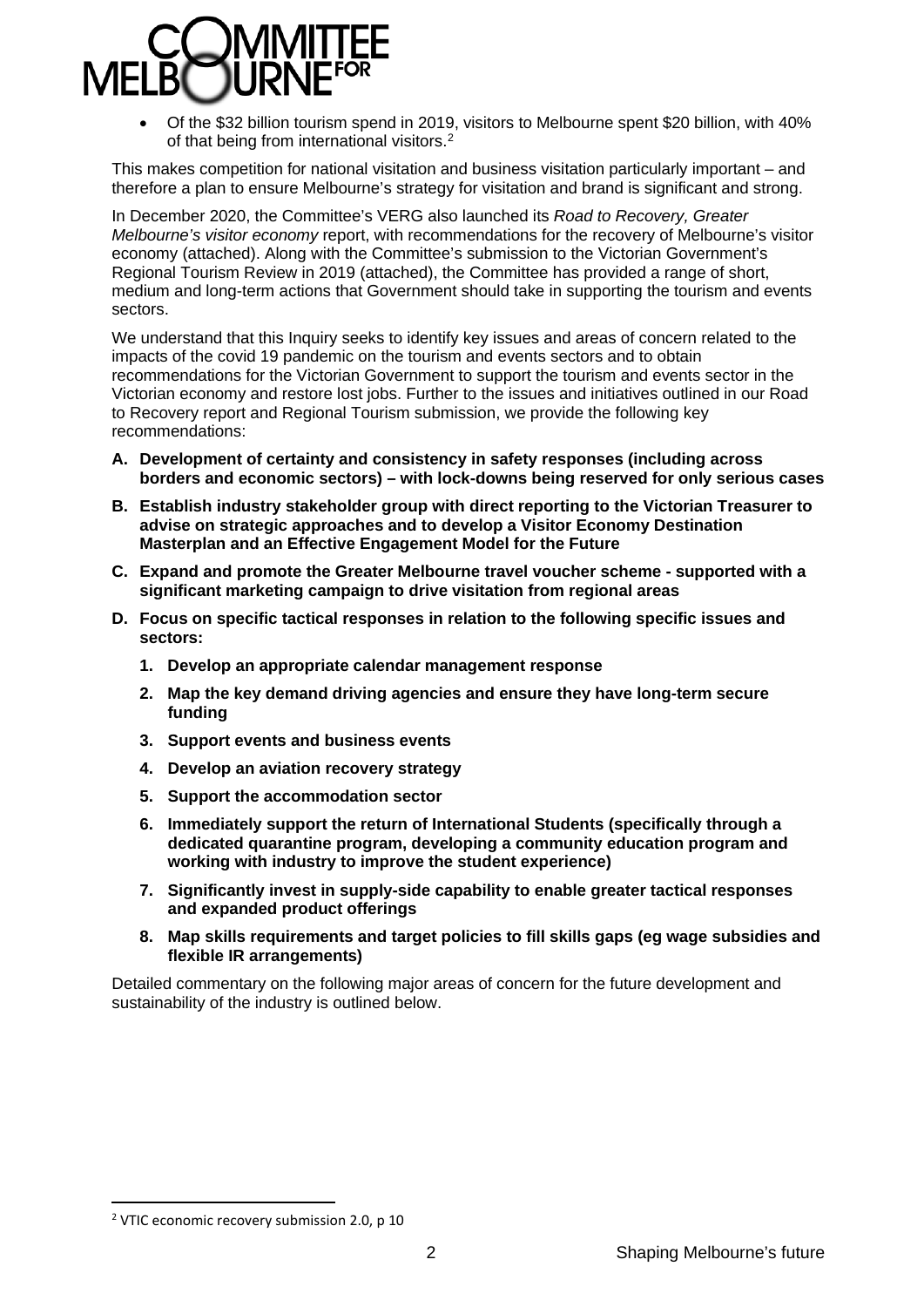

### **A. Development of certainty and consistency in safety responses (including across borders and economic sectors) – with lock-downs being reserved for only serious cases**

Certainty and consistency in lock-down processes will be required to ensure business and consumer confidence.

The snap five-day lockdown in Victoria had a particularly significant impact after businesses and individuals started to feel optimistic after a long period of lock-down, and businesses had begun preparing for a Valentine's day weekend. This is summarised by VTIC as follows:

*"The State Government's \$143 million Circuit Breaker Relief Package helped industry to recover some of the losses incurred during the snap five-day lockdown in February 2021. Unfortunately the resulting loss of business and consumer confidence cannot be compensated and the impact of this continues to reverberate across the state."* 

The most recent lock-down in Brisbane similarly came before the Easter long-weekend, sending travel plans for many into disarray.

Ongoing border closures have damaged the confidence levels of the airline consumers and caused falls in domestic air travel. With offices empty, corporate travellers see no need to visit the city to see their staff and with no events, there is no travel for conferences, meetings and incentives. This has led to a dramatic drop in hotel occupancy levels across the city in 1 to 5 star properties.

*The Age's* Rachel Clun identified the problem:

*"Business Council of Australia chief executive Jennifer Westacott said domestic border closures cost \$2.1 billion a month and more than half of Australians say they won't travel over a fear of snap border closures."*[3](#page-2-0)

Additionally, the inconsistent rules around mask wearing, attendance numbers and distancing requirements, acts to the detriment of consumer confidence and understanding of the rules. Additionally, there seems to be inconsistency in how sectors are treated – with some areas like hospitality having more lenient rules around visitor numbers and distancing than theatres.

Key areas of consideration, are the:

- consistency across Victoria and Australia in relation to how sectors are treated, as well as the safety rules themselves - to allow for easy domestic travel as well as implementation and compliance;
- reduction in lock-downs ensuring that they are only used in very series cases:
- the acceleration of the vaccine roll-out is also crucial for a consistent and safe health strategy across the country; and
- the opening of international borders in agreed stages to encourage the return of international visitors including students.

<span id="page-2-0"></span><sup>&</sup>lt;sup>3</sup> Rachel Clun, The Age, Business lobby wants states to end snap border closures that 'sap confidence', 30 Mach 202[1 https://www.theage.com.au/national/business-lobby-wants-states-to-end-snap-border-closures-that-sap](https://www.theage.com.au/national/business-lobby-wants-states-to-end-snap-border-closures-that-sap-confidence-20210330-p57fba.html)[confidence-20210330-p57fba.html](https://www.theage.com.au/national/business-lobby-wants-states-to-end-snap-border-closures-that-sap-confidence-20210330-p57fba.html)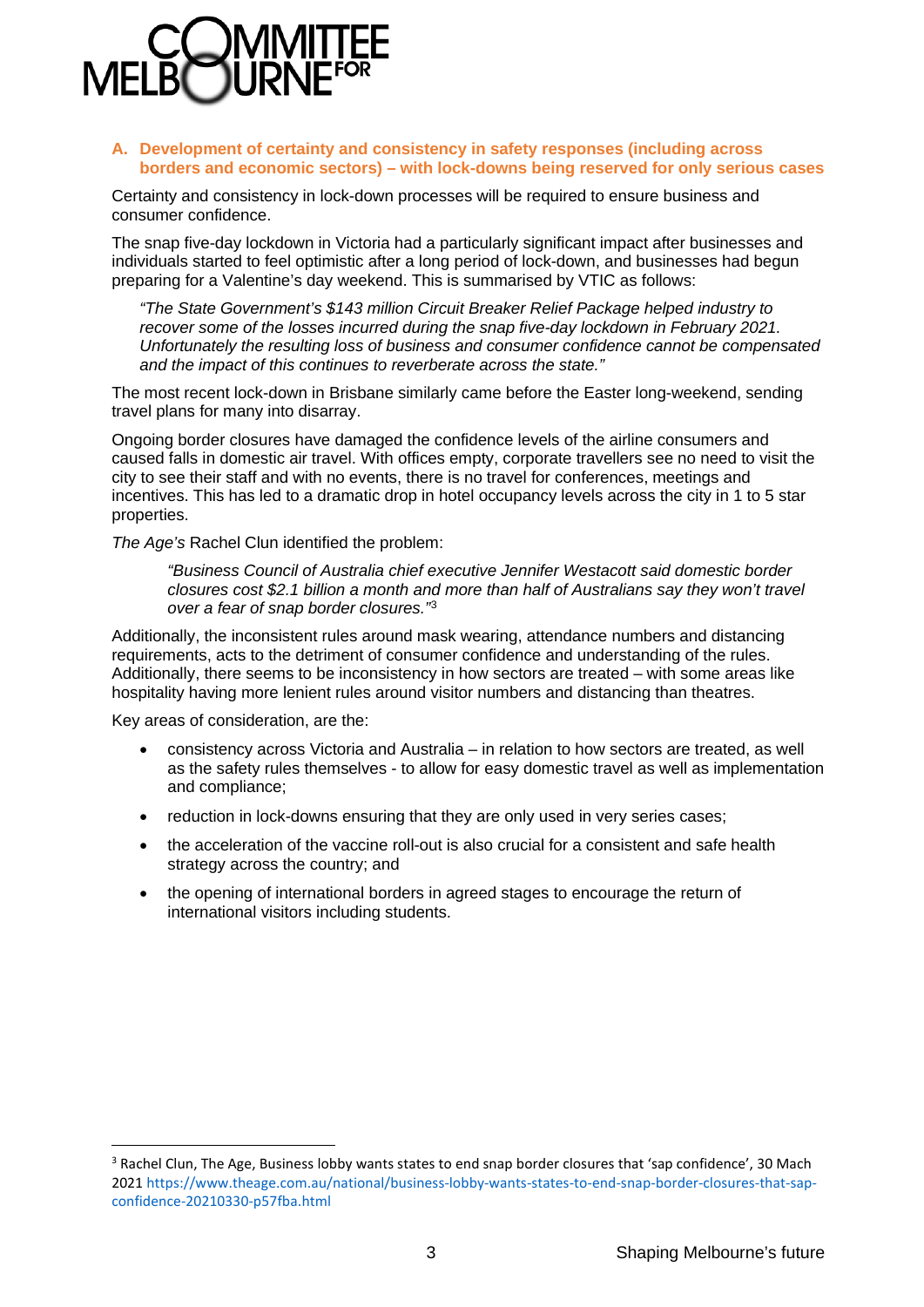

**B. Establish industry stakeholder group with direct reporting to the Victorian Treasurer to advise on strategic approaches and to develop a Visitor Economy Destination Masterplan and an Effective Engagement Model for the Future**

#### *Stakeholder industry group*

A stakeholder industry group, made up of leaders from across the visitor economy should be able to provide direct reporting to the Victorian Treasurer – and be convened to provide economic, social and environmental analysis and strategies for the future of the sector.

Those leading thinkers could also assist with development of a Visitor Economy Destination Masterplan and examine an effective ongoing Engagement Model for the sector – outlined below.

#### *Visitor Economy Destination Masterplan*

Importantly, a comprehensive long-term strategy for the visitor economy is needed. At the beginning of this year, the NSW released its 2030 NSW Visitor Economy Industry Strategy. There are three phases to the plan, Recovery; Momentum; and Accelerate. South Australia has also released its visitor economy strategy.

There is no clear or single plan for tourism or the visitor economy more broadly in Victoria, putting the state at a significant disadvantage in an environment where competition for visitors is going to accelerate as the borders and economies open.

Work must commence immediately on a state-wide Visitor Economy Destination Masterplan for tourism in Victoria to 2030, which needs to include a Melbourne gateway to regional tourism strategy, Greater Melbourne urban tourism strategy, a nature-based tourism strategy, and a drive/touring routes strategy to market interstate.

The level of consumer confidence towards aspects of the visitor economy like travel, eating out, staycations etc has declined, especially with unpredictable lock-downs and a CBD that doesn't carry the vibrancy levels it had prior to the pandemic.

Around two thirds of Victoria's total visitor economy occurs in the Greater Melbourne Region, with Melbourne being a major gateway to the state. Given the co-dependency between Greater Melbourne and the regions, and that Melbourne acts as a gateway to the regions, the development of a tourism strategy that includes promotion of attractions throughout Greater Melbourne and the regions would be welcome.

The Committee encourages the government to consider opening a formal dialogue with local visitor economy groups such as a "Stakeholder industry group" (outlined above) to determine a *road to recovery* strategy that will encompass a connected plan for Greater Melbourne and Regional tourism and will influence interstate and international travel decisions.

#### *Effective Engagement Model for the Future*

At this time, it would be appropriate to review the best future Effective Model for the Management of the Visitor Economy – for Greater Melbourne and how it needs to be managed alongside Regional Victoria.

There is a need for an adequate framework for representative industry engagement across Greater Melbourne for communications, advocacy and coordination across the visitor economy sectors as well as with all levels of government. The VERG recommends the investigation of an effective engagement model for Greater Melbourne's visitor economy.

This analysis would involve considering the work that is currently being achieved by many organisations and governments at all levels. The analysis could determine whether there are any gaps in the program of activity and also whether there are opportunities for greater coordination that could improve the efforts already being undertaken.

The analysis would consider all levels of government and industry across Greater Melbourne's and Victoria's visitor economy and include the good work being done across the sectors. This would include Visit Victoria, Creative Victoria, Department of Transport, Department of Education, Department of Jobs Precincts and Regions, all local councils, Victoria Tourism Industry Council and others. There are already many collaborative processes and forums that have commenced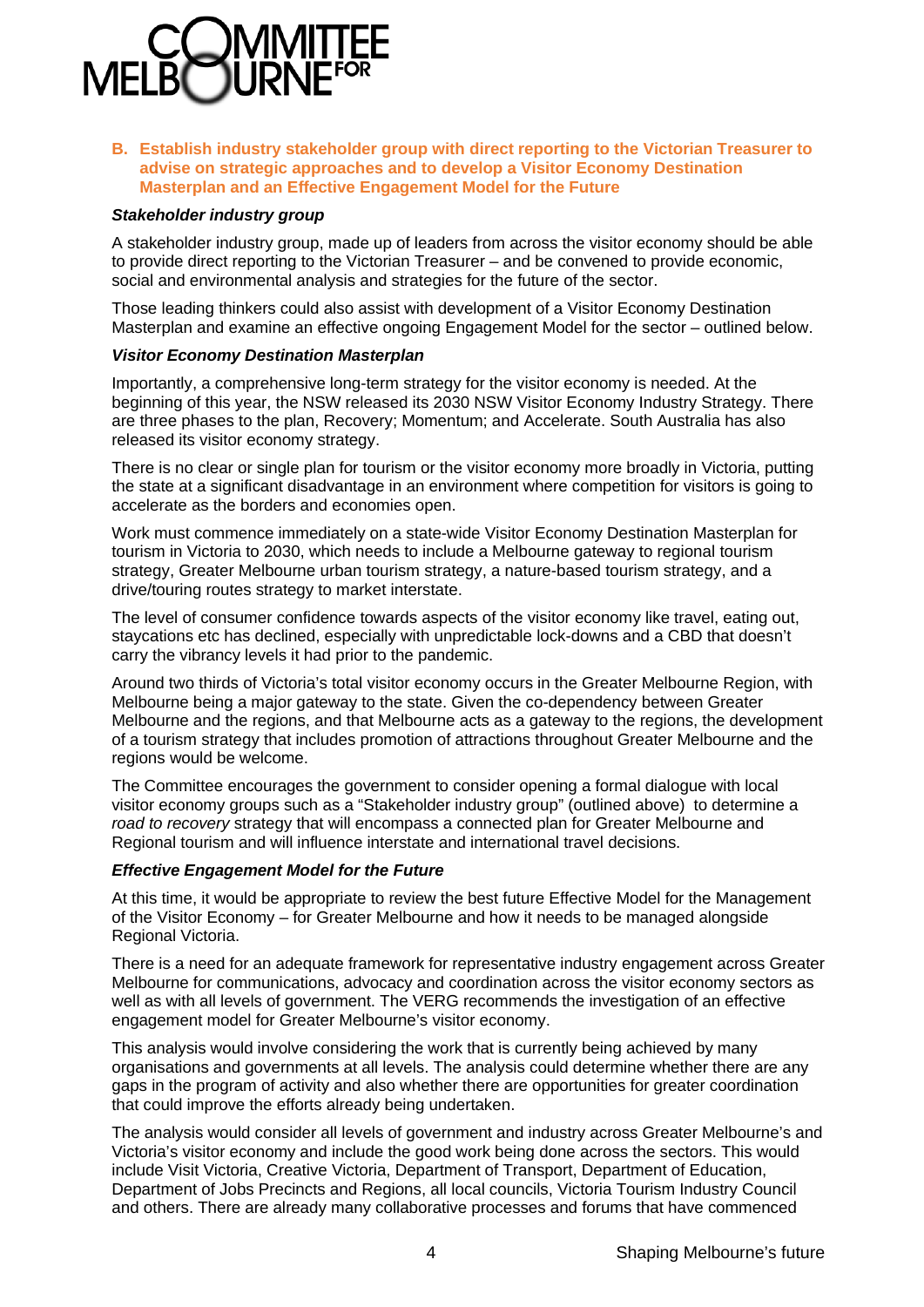pre- and post-COVID. The analysis would also need to understand the work being done by collaborative groups.

It would involve also identifying data needs and ensuring that data can be collated and shared across the industry.

## **C. Expand and promote the Greater Melbourne travel voucher scheme - supported with a significant marketing campaign to drive visitation from regional areas**

Following the Bushfires and COVID, regional tourism required support and received various commitments from the Victorian Government including the \$465million Regional Tourism Recovery Package which included the Regional and Melbourne Travel Voucher Schemes.

Of the 200,000 vouchers provided as part of the \$465 million *Victorian Tourism Recovery Package*, announced in the last budget, 40,000 vouchers have been offered under the *Melbourne Travel Voucher Scheme*. The Melbourne Travel Voucher Scheme applies across 26 local government areas across Melbourne. The Committee considers that the Melbourne

Travel Voucher Scheme should be extended with more of the recovery package being directed towards Greater Melbourne.

The State Government's travel voucher initiative has been a very successful incentive to encourage Victorians to travel again.

Given the challenges the city is facing, *it is crucial that a further allocation of travel vouchers implemented for Greater Melbourne and supported with a significant marketing campaign to drive visitation from regional areas.*

Whilst there has been significant advertising campaigns (e.g. City of Melbourne's FOMO) as well as direct support through the Victorian Government's Metro Melbourne Voucher Scheme, the CBD continues to be impacted as return to the office has been slow.

With the opening up of offices to 100% capacity, there is hope that office workers might return in greater numbers after the Easter school holidays.

The return to normal for the city is a slow recovery. Estimates have indicated that there are presently hundreds of empty shops in the city further reducing foot traffic and intrastate/ regional travel and interstate travel is negligible. The City of Melbourne has a list of activities that they have rolled out, but additional activities will be required – we have only seen less than 50% return to the office in the CBD to-date.

A visitor economy plan must necessarily include a strategy for the Greater Melbourne, the CBD and the alignment with the broader tourism and events across the state. For example, NSW's 2030 Visitor Economy Industry Strategy has been released this year. The Accommodation Association states that:

*"At a time of significant uncertainly, the Strategy forms the basis of a clear roadmap for recovery pointing to stronger government commitment to:* 

- *Sydney and Greater Sydney. For the first time the strategy recognises the metropolis of 3 cities encapsulated in the Greater Sydney Commission vision and the importance of Western Sydney Airport (2026) in escalating growth.*
- *The Strategy recognises the significant economic contribution of the Sydney market to the NSW economy committing to the development of a compelling brand, programs and campaigns for Sydney."[4](#page-4-0)*

<span id="page-4-0"></span><sup>4</sup> Accommodation Association of Australia, Accommodation Association welcomes NSW Government's 2030 Visitor Economy Industry Strategy, 18 January 2021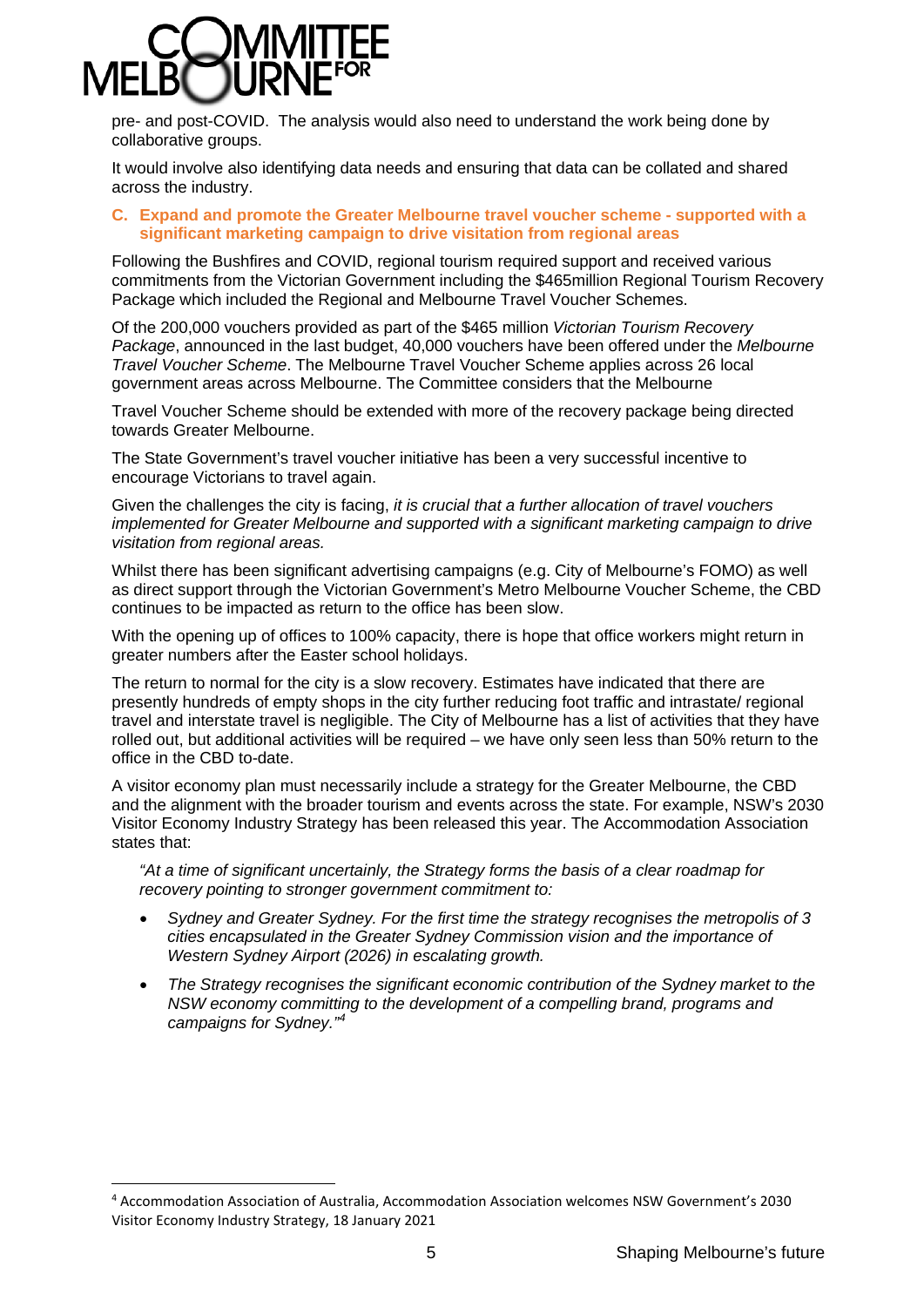

## **D. Focus on specific tactical responses in relation to the following specific issues and sectors:**

## **1. Develop an appropriate calendar management response**

Major events, attractions and organisations cannot be competing against each other for share of voice, footfall and revenues, without having unintended negative consequences for the industry as a whole. A collaborative roadmap that creates shared priorities, must be developed by leaders across Greater Melbourne which can lead to the development of a comprehensive Melbourne Calendar for all aspects of the visitor economy. Calendar management must ensure that peaks and troughs are managed to ensure maximum visitations over the year.

### **2. Map the key demand driving agencies and ensure they have long-term secure funding**

Supporting Victoria's demand driving agencies, such as Visit Victoria, MCB and Business Events Victoria, with long term secure funding to drive demand across the state – but ensuring a significant focus is included for revitalising the demand for Greater Melbourne.

With long-term planning requirements now needed to plan for international visitor return, the security of long-term funding is necessary to ensure strategies can be put in place.

## **3. Support events and business events**

It is important that governments assist with recovery packages to support the events industry. Funding is needed to ensure the pipeline of events both Business, Sport and Cultural events after 2022. This is in addition to the marketing, branding and calendar activities that are necessary to support the events industry.

#### *Business events*

In relation to business events, in April 2020 it was estimated the lost business in the business events sector due to COVID are anywhere from \$29.4 billion to \$35.7 billion<sup>5</sup> over the following 12-15 months. Given that most business events were cancelled in 2020, this meant 100,000s of job  $losses<sup>6</sup>$  $losses<sup>6</sup>$  $losses<sup>6</sup>$ .

There are significant ramifications for the events industry, and in particular the business events industry, from these shut-downs. For example, finding staff to ramp up activities again is difficult. Of the staff laid off between the end of 2019 and March 2020, four in five (78%) were working in a casual or freelance/contractor capacity<sup>[7](#page-5-2)</sup>. This means those workers are mobile and could have taken up new opportunities, within Victoria or around the country.

Business Events Council of Australia's recent industry survey (March 2021) has found that 93% of respondents' employees have been made redundant, stood down or had reduced hours.[8](#page-5-3)

Additionally, planning and bookings for events take long lead times and therefore opening the economy does not mean that events can begin immediately. The BECA March 2021 survey 47% of businesses suggested it will take them 3-5 years to return to pre-crisis levels.<sup>[9](#page-5-4)</sup>

<span id="page-5-2"></span><sup>7</sup> [https://www.businesseventscouncil.org.au/files/BECA\\_LostBusinessReport\\_McCrindle\\_23Apr2020.pdf,](https://www.businesseventscouncil.org.au/files/BECA_LostBusinessReport_McCrindle_23Apr2020.pdf)

<span id="page-5-0"></span><sup>5</sup> [https://www.businesseventscouncil.org.au/files/BECA\\_LostBusinessReport\\_McCrindle\\_23Apr2020.pdf,](https://www.businesseventscouncil.org.au/files/BECA_LostBusinessReport_McCrindle_23Apr2020.pdf) McCrindle, Business Events Council of Australia, Lost Business Report – Impacts of COVID-19 on the business events industry, April 2020, page 6

<span id="page-5-1"></span><sup>6</sup> [https://www.businesseventscouncil.org.au/files/BECA\\_LostBusinessReport\\_McCrindle\\_23Apr2020.pdf,](https://www.businesseventscouncil.org.au/files/BECA_LostBusinessReport_McCrindle_23Apr2020.pdf) McCrindle, Business Events Council of Australia, Lost Business Report – Impacts of COVID-19 on the business events industry, April 2020, page 7

McCrindle, Business Events Council of Australia, Lost Business Report – Impacts of COVID-19 on the business events industry, April 2020, page 7

<span id="page-5-3"></span><sup>8</sup> Business Events Council of Australia, Government Support and Future Confidence Report – Business Events Industry Survey (Victorian Edition), March 2021, p. 1

<span id="page-5-4"></span><sup>9</sup> Business Events Council of Australia, Government Support and Future Confidence Report – Business Events Industry Survey (Victorian Edition), March 2021, p. 1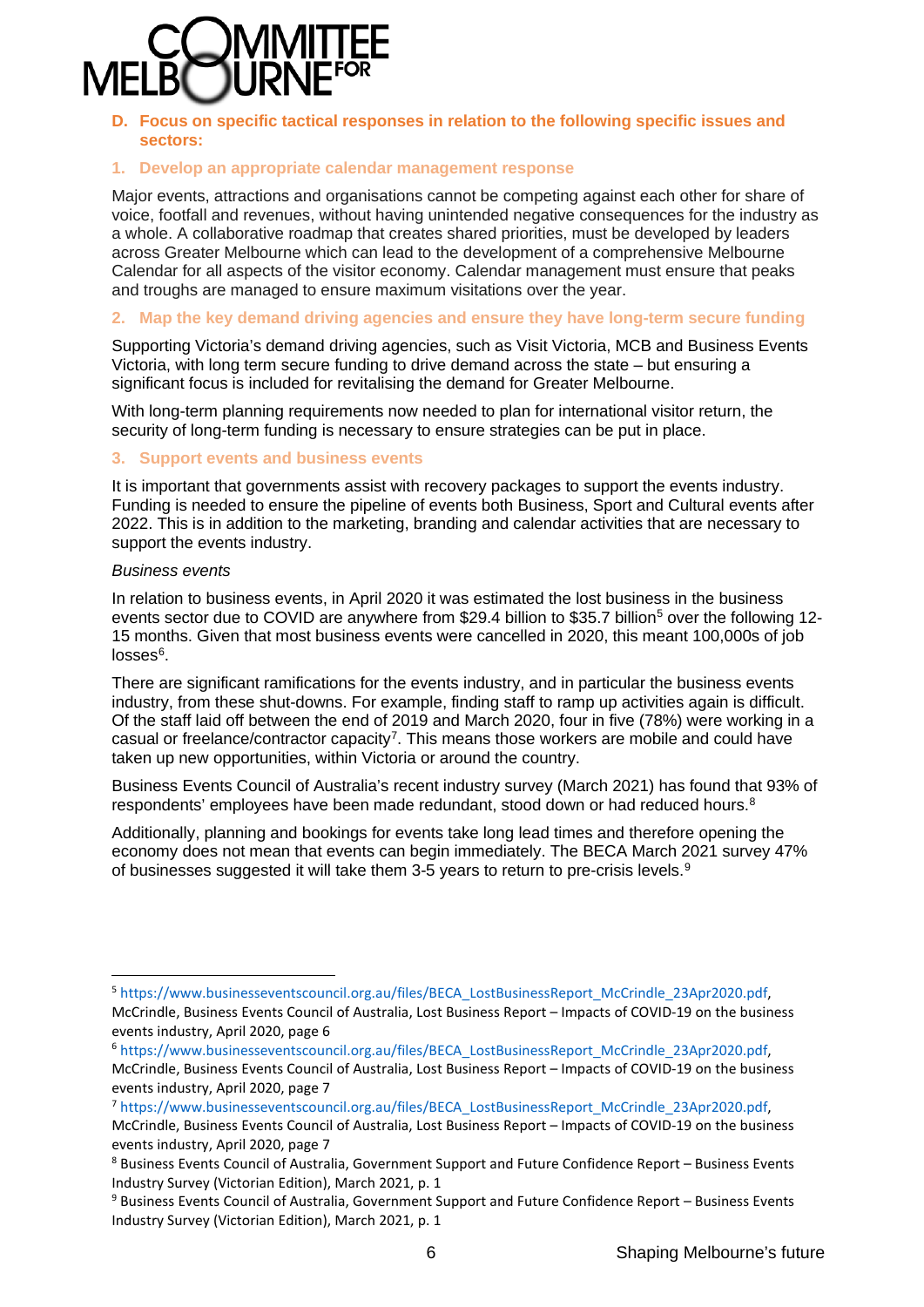Business Events Council of Australia's recent industry survey (March 2021) indicates that respondents believe without ongoing support, 55% of businesses will need to close or are uncertain how they will survive, with a further 39% suffering severe repercussions.<sup>[10](#page-6-0)</sup>

In Melbourne, a significant proportion of business events involve international activity. This means that not only will Melbourne business events need to try to reach original capacity levels but will also need to compete with other states to attract and grow the domestic

business events. This will certainly require additional funding for specific agencies and organisations to co-ordinate and ramp up activities, such as additional funding support for MCB. It may also require supports like tax concessions and waivers of late penalties for tax payments for events participants<sup>11</sup>.

## **4. Develop an aviation recovery strategy**

There will be a need for aviation recovery to ensure international airlines return to the city. This will need increased funding to incentivize the airlines to choose Melbourne over other Australian cities.

International air travel to Melbourne has fallen to 2 per cent of its pre-COVID numbers, with domestic air travel to Melbourne hovering around 20 per cent of the usual figures.

The state's aviation industry faces competitive threats from interstate, with the finalisation of Western Sydney Airport, Brisbane adding a new runway during COVID-19, and airlines increasingly funnelling operations through Sydney with the prolonged absence of Melbourne in accepting international flights.

We are calling for the urgent development of an aviation recovery strategy to attract direct airline services back to Melbourne and Avalon airports. VTIC has suggested \$20 million per annum over four years to incentivise international airlines to resume direct services back to our destination.

The Committee welcomes the latest announcement in late March, by the Victorian Government, of plans for the Melbourne airport rail link (MARL).

The Committee has long been calling for a MARL as an essential piece of infrastructure for Melbourne's future connectivity. We must maintain the sense of urgency for completing this project so Melbourne can compete on a national and international stage. The rail link should deliver an efficient solution which provides speed, world class amenity and improved connectivity for Greater Melbourne and the regions.

## **5. Support the accommodation sector**

The impact of COVID-19 on the Victorian accommodation sector saw losses in room revenue alone of around \$1.7 billion as of year ending February 2021 according to modelling conducted by AHS Advisory for the Accommodation Association.

The impact of COVID on the sector has resulted in significant job losses and modelling undertaken by AHS advisory demonstrates that the path to recovery for the tourism accommodation sector will take, at least, four years.

Melbourne hotels saw the greatest impact of \$1.4 billion losses of rooms revenue, while regional Victoria saw a net loss of over \$285 million of rooms revenue. These losses encountered by hotels in Victoria will continue, with estimated losses of more than \$1.16 billion through to calendar year 2022.

While the direct impacts during 2020 where clear, what is more concerning are the unknown impacts on how investors and hotel owners change their investment patterns based on property valuations. In the most recent survey of investors, valuations by financial institutions of Melbourne hotels have recorded decreases as high as than 30%.

On average, 78% of hotels across Australia are experiencing a skilled labour shortage posing a significant barrier to recovery. Prior to COVID and the international border closures, Melbourne

<span id="page-6-0"></span><sup>&</sup>lt;sup>10</sup> Business Events Council of Australia, Government Support and Future Confidence Report – Business Events Industry Survey (Victorian Edition), March 2021, p. 1

<span id="page-6-1"></span><sup>11</sup> [https://www.businesseventscouncil.org.au/files/BECA\\_LostBusinessReport\\_McCrindle\\_23Apr2020.pdf,](https://www.businesseventscouncil.org.au/files/BECA_LostBusinessReport_McCrindle_23Apr2020.pdf)  McCrindle, Business Events Council of Australia, Lost Business Report – Impacts of COVID-19 on the business events industry, April 2020.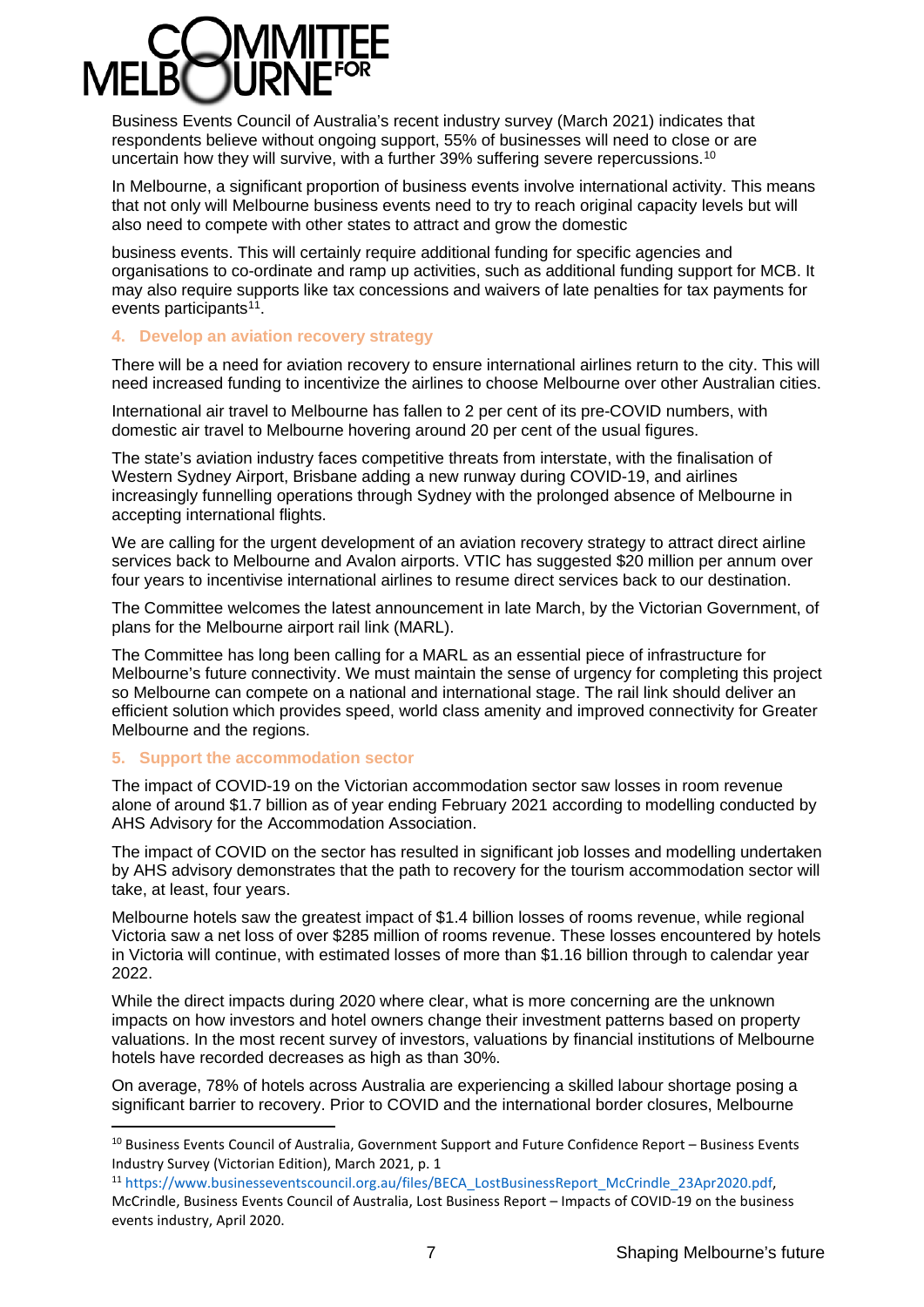and regional hotels were able to flex to meet seasonal demand challengers. The current labour shortages often mean that current workers are required to put in excessive hours to fill the gap or hotels have kept portions of their hotels closed.

Some ways in which the accommodation sector can be supported include, incentivising smallerscale corporate events through grants, direct COVID financial hardship supports, and through some of the other measures such as the skills and tactical investments outlined in this report.

## **6. Immediately support the return of International Students**

Australia's response to the COVID-19 pandemic has caused significant disruption to Victoria's international education sector. Thousands of international students enrolled in a Victorian tertiary institution have been unable to return; impacting the vibrancy of our cities and regions, and various economic sectors.

Victoria depends on international education more than any other state in Australia, having earned \$12 billion in export income in 2019. International education is Victoria's single largest international export and our fourth largest national export, adding \$37.5 billion to our economy last financial

year. It is estimated to support 250,000 jobs. International education brings skills and investment to our city with enormous benefits for our economy, our community and our health.

Universities are not the only beneficiaries of international education. As Minister Tudge points out in a recent speech to RMIT, only around 40 percent of the economic contribution of international students is in fee revenue. The majority of the economic contribution is from students and their families spending money in Australia on housing, food, transport and tourism. 40% of our graduate students are researchers who contribute to our knowledge, including on key public health challenges such as fighting COVID, cancer and mental health challenges.

Working alongside the Federal Government, the Victorian Government could consider a three-step approach to enable the timely return of international students to Victoria.

- Step one could entail establishing a robust, dedicated quarantine system, including consideration of a specific hotel quarantine facility. We are aware the government is considering this policy. The proposal to establish this facility somewhere like Avalon Airport has merit.
- Step two could include educating the community on the importance of Victoria's international education sector. This education program could highlight the contribution international students make to our community, the need to encourage inclusion and to provide a safe, welcoming environment.
- Step three would involve welcoming international students back to Victoria and working with relevant industry bodies to provide an experience which is better than that experienced by students before the pandemic.

Given the importance of international education to the state, the Victorian Government should work with the Federal Government on the development and delivery of the proposed *Australian Strategy for International Education 2021-2030,* to ensure it meets the needs of Melbourne and Victoria*.*

#### **7. Significantly invest in supply-side capability to enable greater tactical responses and expanded product offerings**

Some consider that prolonged lock-down in Melbourne has done some damage to the brand. What is clear is that the vibrancy across Melbourne needs to be reinvigorated and certainty in activity needs to be supported.

There are considerable efforts being undertaken to promote Melbourne, including ongoing Visit Victoria activities, intrastate and interstate marketing campaigns, Let's Melbourne Again campaign and the Melbourne City Council "FOMO" campaign.

These are welcome steps and need to be underpinned by tactical activation and calendar certainty. For example, product distribution links should accompany advertising campaigns to drive consumer decision- making and spending in Victoria and Greater Melbourne. Support and innovation for collaboration across the visitor economy (eg hotels, theatres, sports, restaurants) to ensure that the benefits of travel and spending can be accessed across the entire sector.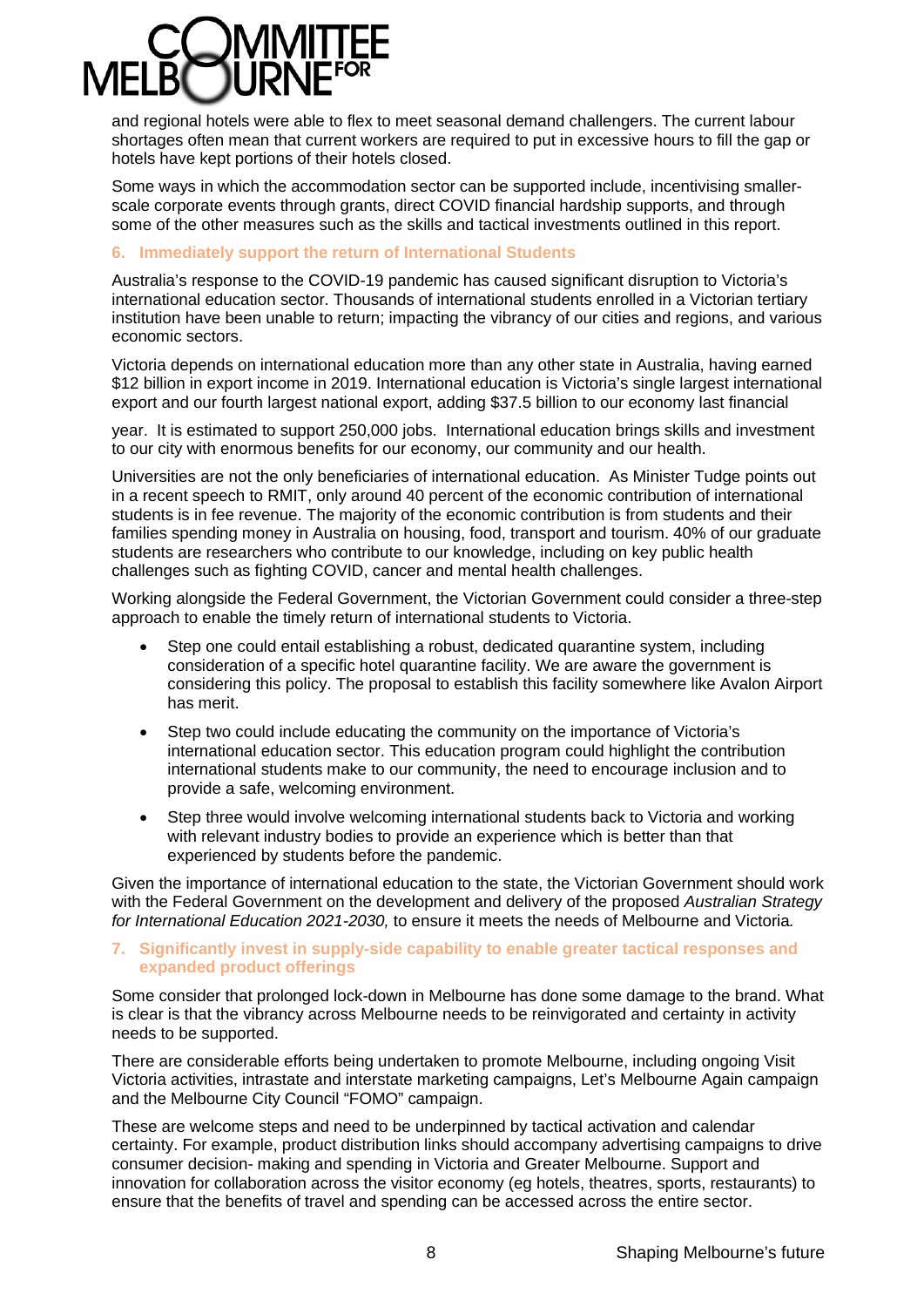New and innovative programs such as the Wonderful Copenhagen Strategy [\(http://localhood.wonderfulcopenhagen.dk/\)](http://localhood.wonderfulcopenhagen.dk/) should be considered. That program aims to enhance the visitor experience by looking to the citizens to assist in creating positive experiences and engagement with visitors.

Opportunities such as the Melbourne Airport Rail Link, the Yarra River revitalization and Greater Melbourne projects such as Museum Victoria's Museum of the Future at Scienceworks in Spotswood need to be fast tracked now to create jobs and assist with the recovery. Consideration should be given to other immediate funding that can be applied to major attractions and infrastructure to assist with recovery.

While demand is important, we must see the focus on supply side investment that has been lacking in Victoria for over a decade. VTIC has suggested an investment of \$3 million per annum over 3 years to build capability in the industry, including experience development that responds to a post-COVID consumer, improving the digital capability and profile of Victorian operators, and supporting segments of the industry most affected by the loss of international visitors to reimagine their product offering to suit new target markets.

## **8. Map skills requirements and target policies to fill skills gaps (e.g. wage subsidies and flexible IR arrangements)**

Across the visitor economy sector, staff have been made redundant and have left the industry. Visiting working holiday and skilled visas weren't supported during COVID and this forced many to leave the country. This is creating a shortage across the industry due to Covid – 19. After JobKeeper was terminated on 28 March, it is estimated this would cause over 100,000 job losses<sup>12</sup>, many of which would be in the visitor economy sector. As reported by Alex Brewster on savings.com.au:

*"That's according to Commonwealth Bank (CBA) economists, who said employees in travel sensitive industries would see up to 25% of JobKeeper recipients lose employment.* 

*"We see transport, arts & recreation and accommodation & food services industries most at risk of job losses at the end of JobKeeper (i.e. we classify them as high risk)," they said."[13](#page-8-1)*

Some initiatives that might be considered and have been variously proposed by industry organisations, include<sup>[14:](#page-8-2)</sup>

- Extending targeted proportionate wage subsidies for specific industries;
- Considering flexible workplace and industrial relations arrangements;
- Initiate skilled migration and development policies and plans to map and deliver where workforce gaps are seen.

<span id="page-8-1"></span><span id="page-8-0"></span><sup>12</sup> https://www.savings.com.au/savings-accounts/cba-jobkeeper-end-will-result-in-over-100-000-job-losses <sup>13</sup> [https://www.savings.com.au/savings-accounts/cba-jobkeeper-end-will-result-in-over-100-000-job-losses,](https://www.savings.com.au/savings-accounts/cba-jobkeeper-end-will-result-in-over-100-000-job-losses) 9 March 2021 (accessed 1 April 2021)

<span id="page-8-2"></span><sup>14</sup> Accommodation Association of Australia, Saving Australia's Accommodation Sector, Summary of 2021 Pre-Budget Submission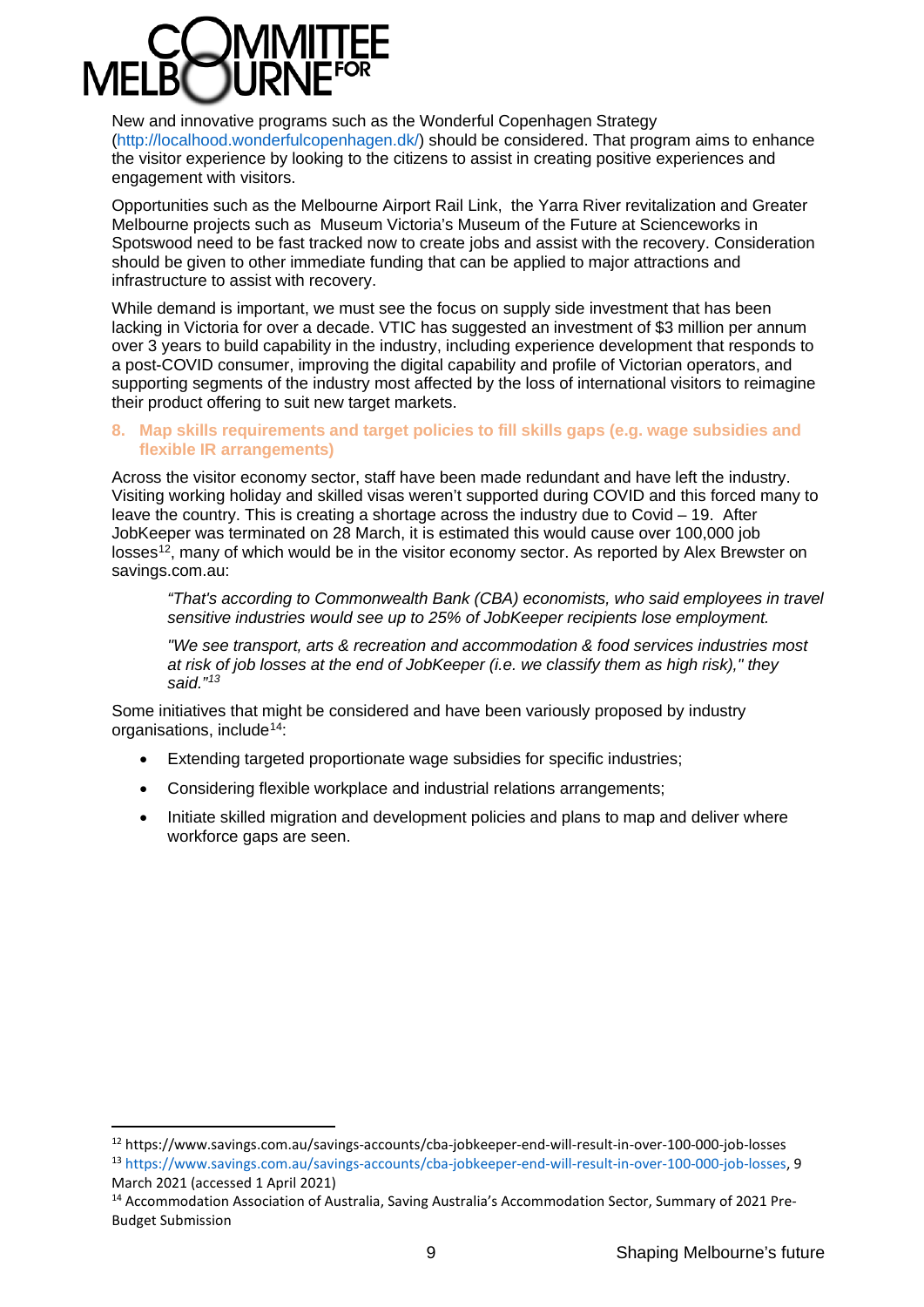

Melbourne is, and will continue to be, the most attractive city in Australia to live, work, visit and do business. As we emerge from the crisis, we must act swiftly to ensure Greater Melbourne and regional Victoria's recovery is as strong as it should be, by acting now to secure the support that the visitor economy needs.

\*\*\*

We look forward to working with you to further support Victoria's recovery.

Yours sincerely

 $\int u \wedge z$ Clive Scott Chair VERG

**Martine Letts** CEO, Committee for Melbourne